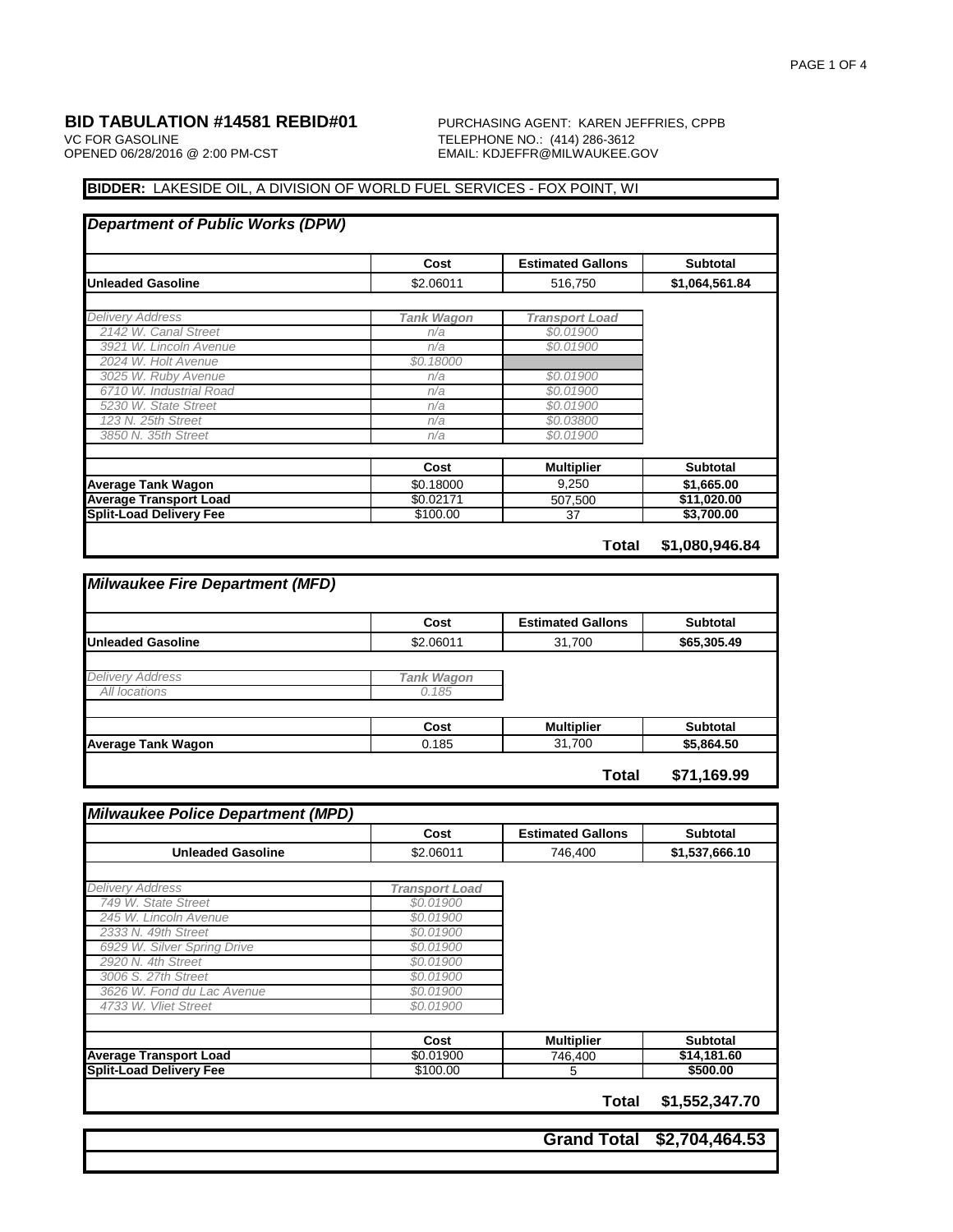VC FOR GASOLINE<br>OP<u>ENED 06/28/2016 @ 2:00 PM-CST</u> TELEPHONE NO.: (414) 286-3612<br>EMAIL: KDJEFFR@MILWAUKEE.G

**BID TABULATION #14581 REBID#01** PURCHASING AGENT: KAREN JEFFRIES, CPPB VC FOR GASOLINE EMAIL: KDJEFFR@MILWAUKEE.GOV

**BIDDER:** EDWARD H. WOLF & SONS, INC. - SLINGER, WI

|                                | Cost              | <b>Estimated Gallons</b> | <b>Subtotal</b> |
|--------------------------------|-------------------|--------------------------|-----------------|
| <b>Unleaded Gasoline</b>       | \$2.04621         | 516,750                  | \$1,057,379.02  |
| <b>Delivery Address</b>        | <b>Tank Wagon</b> | <b>Transport Load</b>    |                 |
| 2142 W. Canal Street           | n/a               | \$0.02526                |                 |
| 3921 W. Lincoln Avenue         | n/a               | \$0.01332                |                 |
| 2024 W. Holt Avenue            | \$0,30000         |                          |                 |
| 3025 W. Ruby Avenue            | n/a               | \$0.01172                |                 |
| 6710 W. Industrial Road        | n/a               | \$0.01142                |                 |
| 5230 W. State Street           | n/a               | \$0.01330                |                 |
| 123 N. 25th Street             | n/a               | \$0,00133                |                 |
| 3850 N. 35th Street            | n/a               | \$0.01172                |                 |
|                                | Cost              | <b>Multiplier</b>        | <b>Subtotal</b> |
| <b>Average Tank Wagon</b>      | \$0.30000         | 9,250                    | \$2,775.00      |
| <b>Average Transport Load</b>  | \$0.01258         | 507.500                  | \$6,385.08      |
| <b>Split-Load Delivery Fee</b> | \$135.00          | 37                       | \$4,995.00      |

|                          | Cost              | <b>Estimated Gallons</b> | <b>Subtotal</b> |
|--------------------------|-------------------|--------------------------|-----------------|
| <b>Unleaded Gasoline</b> | \$2.04621         | 31,700                   | \$64,864.86     |
|                          |                   |                          |                 |
| <b>Delivery Address</b>  | <b>Tank Wagon</b> |                          |                 |
| All locations            | 0.300             |                          |                 |
|                          |                   |                          |                 |
|                          | Cost              | <b>Multiplier</b>        | <b>Subtotal</b> |
|                          |                   |                          |                 |

|                                | Cost                  | <b>Estimated Gallons</b> | <b>Subtotal</b> |
|--------------------------------|-----------------------|--------------------------|-----------------|
| <b>Unleaded Gasoline</b>       | \$2.04621             | 746,400                  | \$1,527,291.14  |
|                                |                       |                          |                 |
| <b>Delivery Address</b>        | <b>Transport Load</b> |                          |                 |
| 749 W. State Street            | \$0.02082             |                          |                 |
| 245 W. Lincoln Avenue          | \$0.02131             |                          |                 |
| 2333 N. 49th Street            | \$0.02078             |                          |                 |
| 6929 W. Silver Spring Drive    | \$0.01796             |                          |                 |
| 2920 N. 4th Street             | \$0.02001             |                          |                 |
| 3006 S. 27th Street            | \$0.02116             |                          |                 |
| 3626 W. Fond du Lac Avenue     | \$0.01832             |                          |                 |
| 4733 W. Vliet Street           | \$0.02078             |                          |                 |
|                                |                       |                          |                 |
|                                | Cost                  | <b>Multiplier</b>        | <b>Subtotal</b> |
| <b>Average Transport Load</b>  | \$0.02014             | 746,400                  | \$15,034.36     |
| <b>Split-Load Delivery Fee</b> | \$50.00               | 5                        | \$250.00        |
|                                |                       |                          |                 |
|                                |                       | Total                    | \$1,542,575.51  |
|                                |                       |                          |                 |
|                                |                       | <b>Grand Total</b>       | \$2,688,484.46  |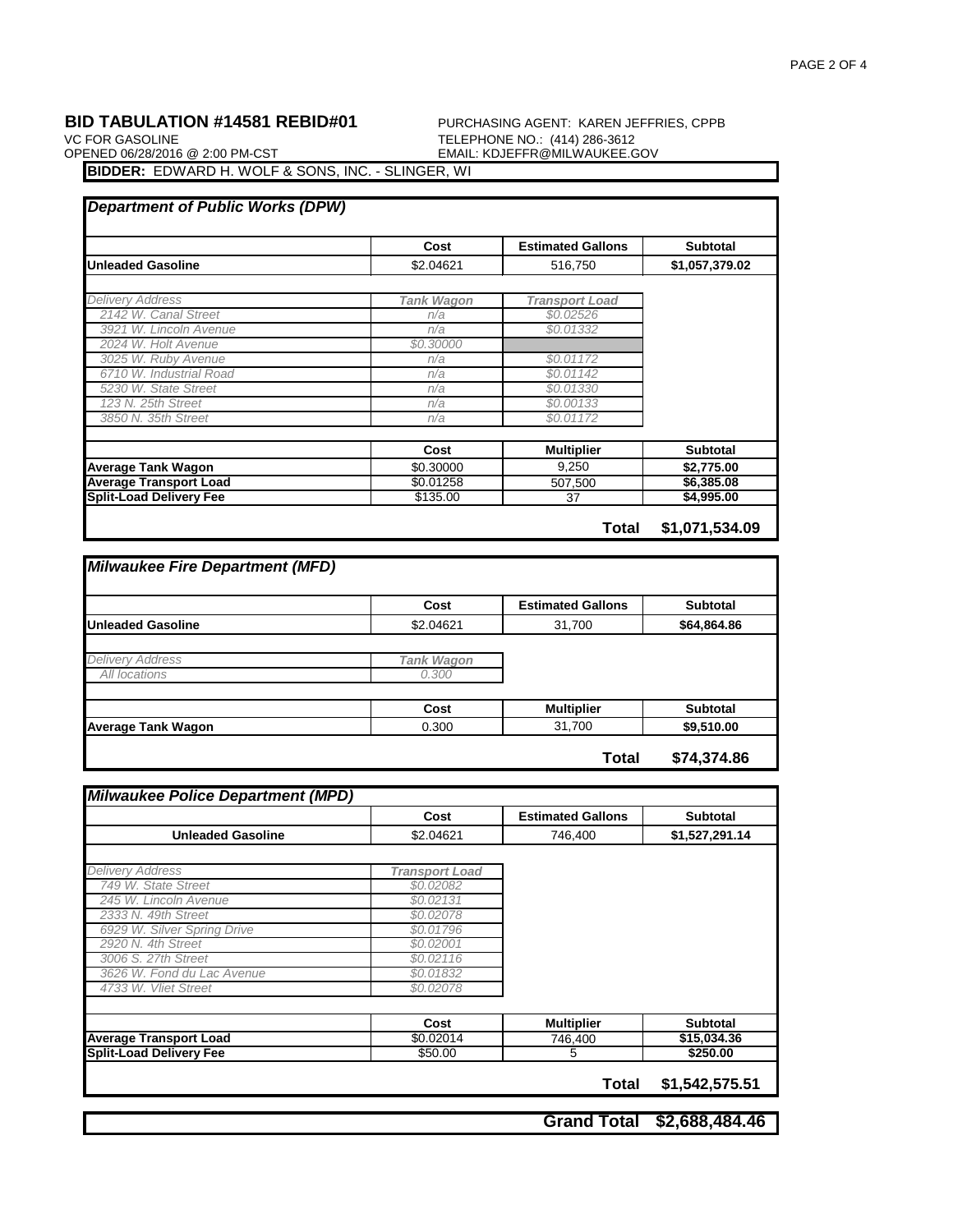### **BID TABULATION #14581 REBID#01** PURCHASING AGENT: KAREN JEFFRIES, CPPB VC FOR GASOLINE VC FOR GASOLINE<br>OP<u>ENED 06/28/2016 @ 2:00 PM-CST</u> TELEPHONE NO.: (414) 286-3612<br>EMAIL: KDJEFFR@MILWAUKEE.G EMAIL: KDJEFFR@MILWAUKEE.GOV

**BIDDER:** PETROLEUM TRADERS CORPORATION - FORT WAYNE, IN

|                                | Cost              | <b>Estimated Gallons</b> | <b>Subtotal</b> |
|--------------------------------|-------------------|--------------------------|-----------------|
| <b>Unleaded Gasoline</b>       | \$2.05981         | 516.750                  | \$1,064,406.82  |
| <b>Delivery Address</b>        | <b>Tank Wagon</b> | <b>Transport Load</b>    |                 |
| 2142 W. Canal Street           | n/a               | \$0.02150                |                 |
| 3921 W. Lincoln Avenue         | n/a               | \$0.02150                |                 |
| 2024 W. Holt Avenue            | \$0.25000         |                          |                 |
| 3025 W. Ruby Avenue            | n/a               | \$0.02150                |                 |
| 6710 W. Industrial Road        | n/a               | \$0.02150                |                 |
| 5230 W. State Street           | n/a               | \$0.02150                |                 |
| 123 N. 25th Street             | n/a               | \$0.02150                |                 |
| 3850 N. 35th Street            | n/a               | \$0.02150                |                 |
|                                | Cost              | <b>Multiplier</b>        | <b>Subtotal</b> |
| <b>Average Tank Wagon</b>      | \$0.25000         | 9,250                    | \$2,312.50      |
| <b>Average Transport Load</b>  | \$0.02150         | 507.500                  | \$10,911.25     |
| <b>Split-Load Delivery Fee</b> | \$40.00           | 37                       | \$1,480.00      |

**Total \$1,079,110.57**

|                           | Cost              | <b>Estimated Gallons</b> | <b>Subtotal</b> |
|---------------------------|-------------------|--------------------------|-----------------|
| <b>Unleaded Gasoline</b>  | \$2.05981         | 31,700                   | \$65,295.98     |
|                           |                   |                          |                 |
| <b>Delivery Address</b>   | <b>Tank Wagon</b> |                          |                 |
| All locations             | 0.250             |                          |                 |
|                           |                   |                          |                 |
|                           | Cost              | <b>Multiplier</b>        | <b>Subtotal</b> |
| <b>Average Tank Wagon</b> | 0.250             | 31,700                   | \$7,925.00      |

|                                | Cost                  | <b>Estimated Gallons</b> | <b>Subtotal</b> |
|--------------------------------|-----------------------|--------------------------|-----------------|
| <b>Unleaded Gasoline</b>       | \$2.05981             | 746,400                  | \$1,537,442.18  |
|                                |                       |                          |                 |
| <b>Delivery Address</b>        | <b>Transport Load</b> |                          |                 |
| 749 W. State Street            | \$0.02150             |                          |                 |
| 245 W. Lincoln Avenue          | \$0.02150             |                          |                 |
| 2333 N. 49th Street            | \$0.02150             |                          |                 |
| 6929 W. Silver Spring Drive    | \$0.02150             |                          |                 |
| 2920 N. 4th Street             | \$0.02150             |                          |                 |
| 3006 S. 27th Street            | \$0.02150             |                          |                 |
| 3626 W. Fond du Lac Avenue     | \$0.02150             |                          |                 |
| 4733 W. Vliet Street           | \$0.02150             |                          |                 |
|                                | Cost                  | <b>Multiplier</b>        | <b>Subtotal</b> |
| <b>Average Transport Load</b>  | \$0.02150             | 746,400                  | \$16,047.60     |
| <b>Split-Load Delivery Fee</b> | \$40.00               | 5                        | \$200.00        |
|                                |                       |                          |                 |
|                                |                       | Total                    | \$1,553,689.78  |
|                                |                       |                          |                 |
|                                |                       | <b>Grand Total</b>       | \$2,706,021.33  |